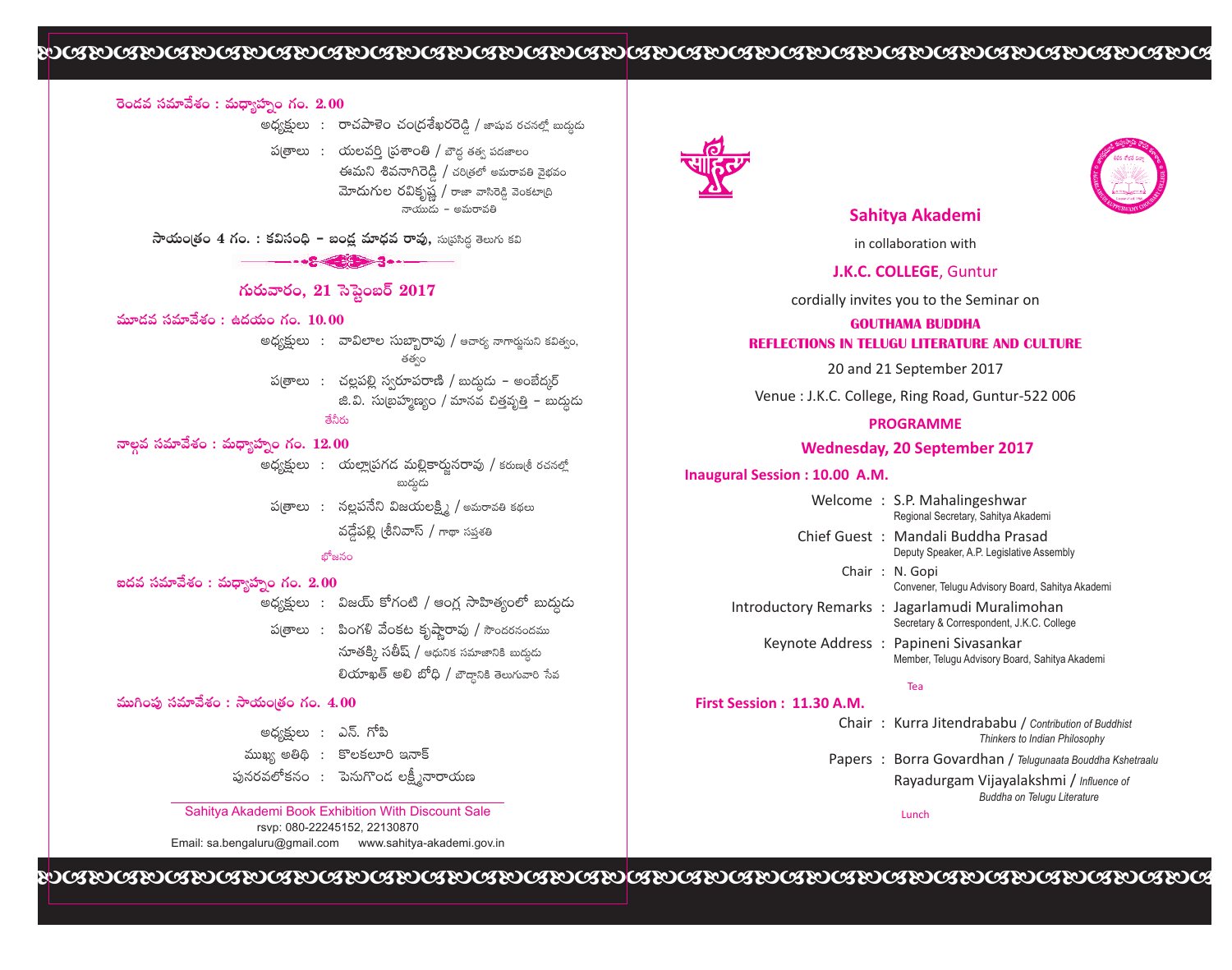# 

#### Second Session: 2.00 P.M.

Chair: Rachapalem Chandrasekhara Reddy / Buddha in Jashua's Writings Papers : Y. Prasanthi / The Philosophical Terminology of Buddhism

Emani Sivanagi Reddy / Glory of Amaravati in History

M. Ravi Krishna / Raja Vasireddy Venkatadrinaidu and Amaravati

**Evening: 4 p.m.: Kavisandhi with Bandla Madhava Rao, Eminent Telugu Poet** 

 $-2 - 2 - 2$ 

#### Thursday, 21 September 2017

#### Third Session: 10.00 A.M.

- Chair: Vavilala Subbarao / The Poetry and Philosophy of Acharya Nagarjuna
- Papers: Challapalli Swaruparani / Buddha-Ambedkar G.V. Subrahmanyam / Human Mind and Buddha

# Tea

#### **Fourth Session: 12.00 Noon**

- Chair : Y. Mallikarjunarao / Buddha in Karunasree's Writings
- Papers: Nallapaneni Vijaya Lakshmi / Amaravathi Kathalu Vaddepalli Srinivas / Gathasaptasati

#### Lunch

#### Fifth Session: 2.00 P.M.

- Chair: Vijay Koganti / Buddha in English Literature
- Papers: Pingali Venkata Krishnarao / Soundaranandamu Nutakki Satish / Buddha to Modern Society Livakhat Ali Bodhi / Telugu People to Buddhism

#### **Valedictory Session: 4.00 P.M.**

Chair: N. Gopi Chief Guest: K. Enoch

Retrospection : Penugonda Lakshminarayana

Sahitya Akademi Book Exhibition With Discount Sale rsvp: 080-22245152. 22130870 Email: sa.bengaluru@gmail.com www.sahitya-akademi.gov.in





నురియు జె.కె.సి. కళాశాల, గుంటూరు

సంయుక్తంగా నిర్వహిస్తున్న

గౌతమ బుద్దుడు – తెలుగు సాహిత్య సాంస్పృతిక (పతిఫలనం

సదస్సుకు సాహిత్యప్రియులందరికి సాదర ఆహ్వానం

 $20$  మరియు  $21$  సెప్టెంబర్  $2017$ 

 $\frac{1}{2}$ దీక: జె.కె.సి. కళాశాల, రింగ్ రోడ్, గుంటూరు - 522006

కార్వకమం

### బుధవారం, 20 సెప్టెంబర్ 2017

#### $\frac{1}{2}$ పోరంభ సదస్సు : ఉదయం గం.  $10.00$

 $\frac{1}{200}$  పవూనేశం  $\cdot$  ఉ

|                        |  | స్వాగతం : ఎస్.పి. మహాలింగేశ్వర్<br>ప్రాంతీయ కార్యదర్శి, సాహిత్య అకాదెమి              |  |  |
|------------------------|--|--------------------------------------------------------------------------------------|--|--|
|                        |  | ముఖ్య అతిథి :  మండలి బుద్ధ (పసాద్<br>ఉప సభాపతి, ఆంధ్రప్రదేశ్ శాసనసభ                  |  |  |
| అధ్యక్షులు : ఎస్. గోపి |  | సంచాలకులు, తెలుగు సలహా మండలి, సాహిత్య అకాదెమి                                        |  |  |
|                        |  | పరిచయ వాక్యం : జాగర్లమూడి మురళీమోహన్<br>సె కటరీ మరియు కరస్పాండెంట్, జె.కె.సి. కళాశాల |  |  |
|                        |  | కీలకోపన్యాసం : పాపినేని శివశంకర్<br>సభ్యులు, తెలుగు సలహామండలి, సాహిత్య అకాదెమి       |  |  |
|                        |  | తేనీరు                                                                               |  |  |
| <b>దయం 11.30 గం.</b>   |  |                                                                                      |  |  |
|                        |  | అధ్యక్షులు  :   కు[రా జితేం[దబాబు / భారతీయ తత్వశా(స్తానికి బౌడ్గ<br>దార్శనికుల దోహదం |  |  |
|                        |  | ప(తాలు  :   బొ(రా గోవరన్ / తెలుగునాట బౌద క్రేతాలు                                    |  |  |

రం విజయలకి › / తెలుగు సాహిత్వం

బుదుని (పభావం